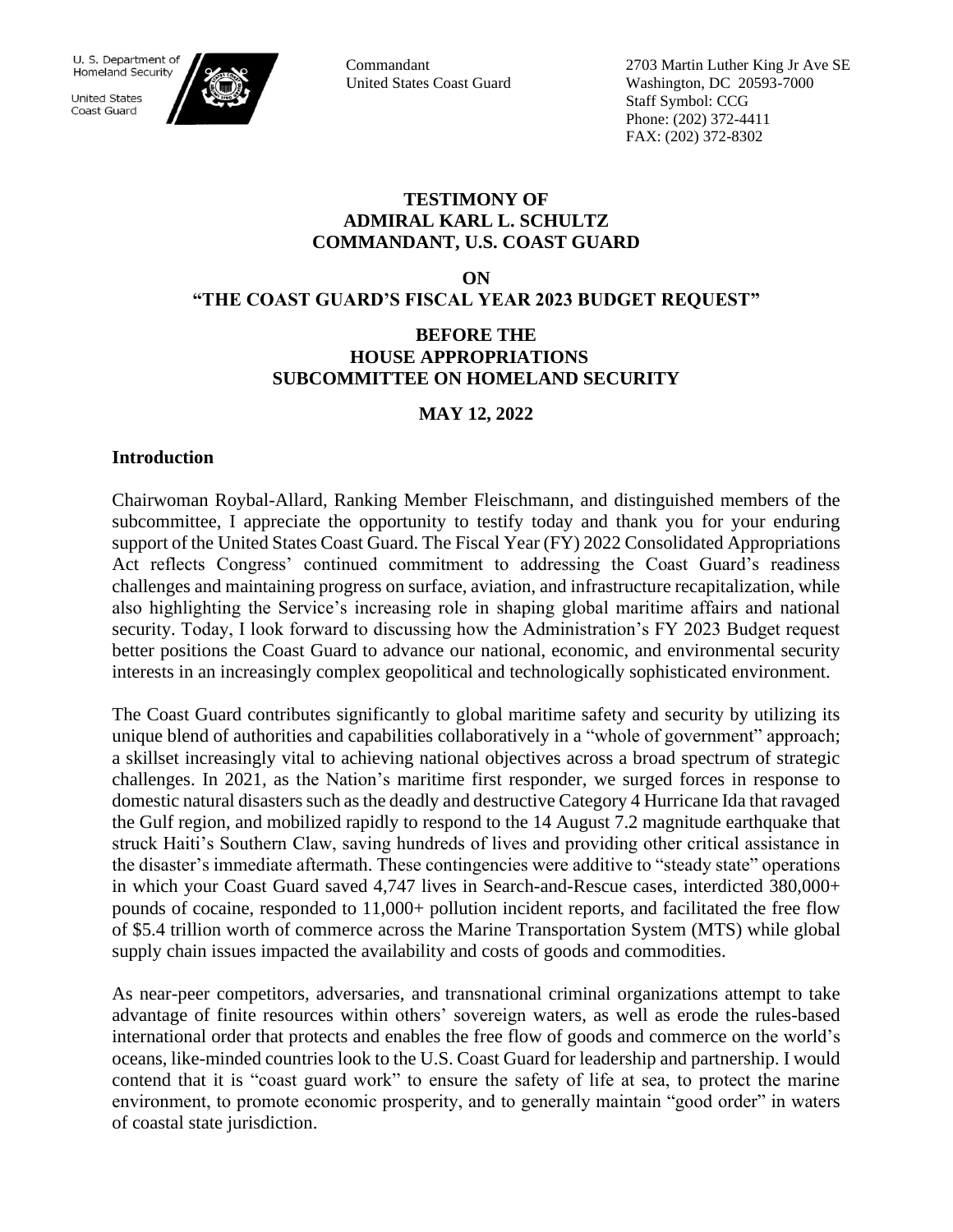This past year the Coast Guard's most modern and capable assets operated across the globe with partners and allies in a manner that further models maritime governance and ensures safe and free movement across sea lines of communication. National Security Cutter (NSC) MUNRO participated in cooperative at-sea exercises with the Royal Australian Navy in the South China Sea, while NSC BERTHOLF enforced regional fisheries management during Operation North Pacific Guard with maritime law enforcement entities from Canada, the Republic of Korea, and Japan – just one example of Service efforts to counter Illegal, Unreported, and Unregulated fishing, a leading global maritime security threat. In the South Pacific, the Coast Guard commissioned three new 154-foot Fast Response Cutters to operate from Coast Guard Forces Micronesia/Sector Guam. These new assets are strategically placed to support the White House's Indo-Pacific Strategy that details the need for an expanding Coast Guard presence in the region to work collaboratively with partners and bolster Indo-Pacific security.

In the Arctic, Coast Guard Cutter HEALY transited the Northwest Passage and circumnavigated North America. Scientists routinely refer to the Arctic as the world's thermostat, and on this important deployment HEALY conducted seafloor mapping and analyzed meltwater from Greenland's glaciers. This work proved critical not only to improving navigation routes, but to also furthering scientific understanding of how the ocean, atmosphere, and ice interact amidst a changing climate. In the Antarctic, Coast Guard Cutter POLAR STAR, the Nation's only heavy polar icebreaker, created a navigable path through ice as thick as 21 feet to enable the annual replenishment of America's McMurdo Station.

In 2021, your Coast Guardsmen worked overtime fulfilling all 11 "steady state" statutory missions as well as supporting DoD and our sister DHS agencies when needed. They contributed unique and complementary Coast Guard capabilities to the Joint Force across both geographic and functional Combatant Commands. They supported the resettlement of Afghan refugees under the Department of Homeland Security's "Operation Allies Welcome." They provided critical healthcare and other logistical support to meet surging demands on the Southwest Border. Never has the utility of such diverse Coast Guard services been so essential to our Department, the Nation, and the rest of the world.

While I remain incredibly proud of the exceptional service the Coast Guard provides to the American taxpayer, increasing mission demands, inflationary costs, and constrained resource levels continue to challenge Service readiness for both steady-state missions and contingency operations. The Service requires increased operational funding to continue closing the readiness gap while building the Coast Guard the Nation needs, as well as funding to support the continued recapitalization of operational assets and infrastructure.

I appreciate the significant investments for surface, aviation, and shore maintenance included in the FY 2022 Appropriation; however, the desired impacts of these investments are greatly diminished by the historic inflation we experience today. In recent years, the Coast Guard has been hamstrung by increasing maintenance backlogs resulting in hundreds of lost patrol days for cutters and thousands of lost flight hours for aircraft. This means that cutters, boats, and aircraft are unable to deploy for planned operations, our people are unable to complete their mission, and our partners are left without full Coast Guard support. Rising inflation and supply chain issues continue to increase costs throughout the life cycle for our assets.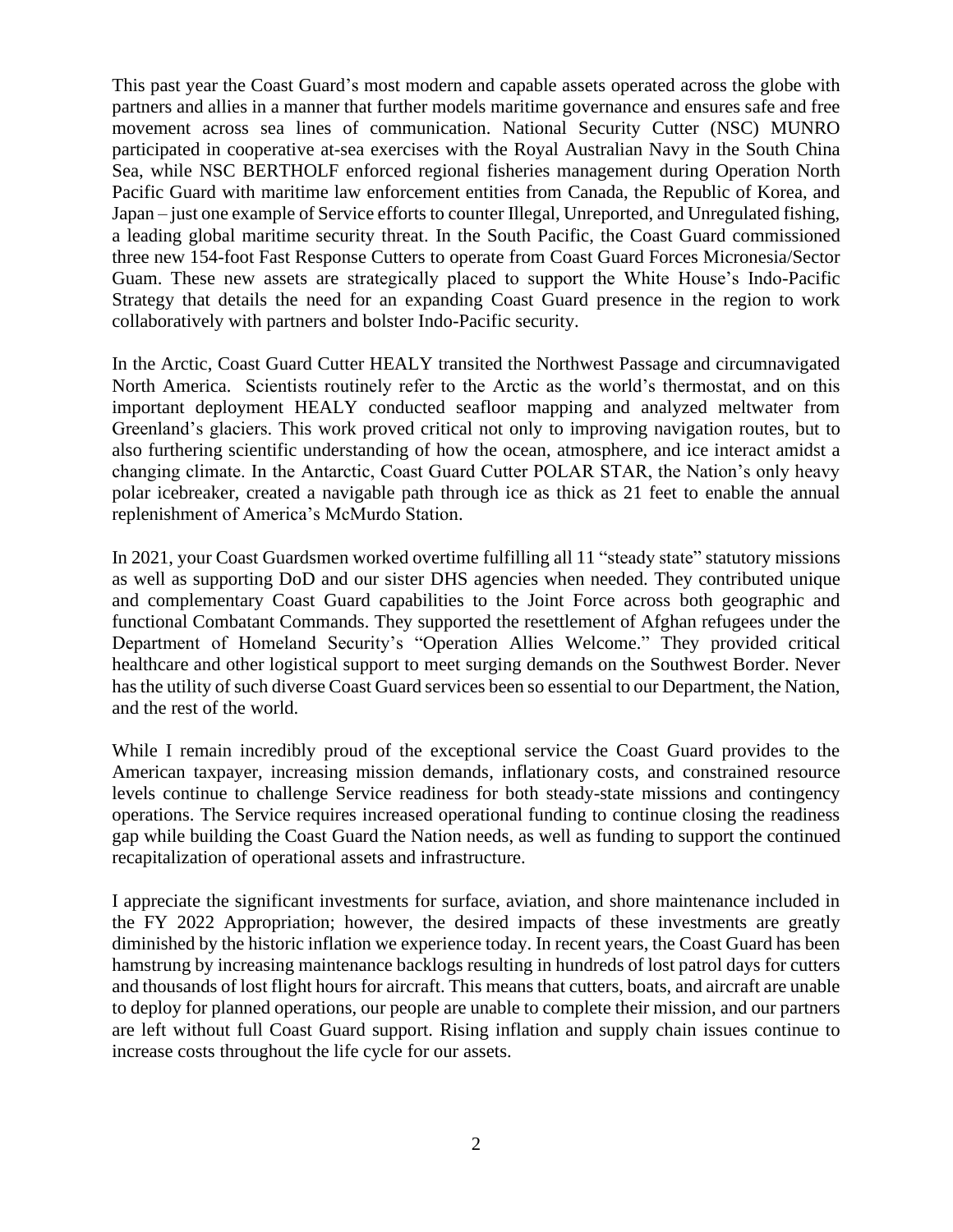For example, in the past year the price for steel to build our ships has increased 48%, fuel costs have increased 20% with an additional adjustment on the horizon, and the price for select critical parts to maintain our Medium Endurance Cutters have increased 37%. These increasing costs for operating and sustaining our fleet negatively impact our ability to perform our missions and our combined efforts to restore service readiness.

### **Restore Readiness**

Service readiness for the Coast Guard has been, and remains, my top priority. Increasing global complexity and expanding demand for Coast Guard capabilities necessitate modern technology, resilient infrastructure, highly-capable assets, and a trained workforce that reflects the diversity of our Nation. The FY 2023 budget request best positions the Coast Guard by investing in missionenabling technologies and the modernizing of assets and capabilities to meet today's challenges and prepare for tomorrow's threats.

Support the Mission Ready Total Workforce: Building and sustaining a "mission-ready total workforce" is the cornerstone of our success, and I remain committed to providing our dedicated and talented people with the tools, resources, and policies that will enable them to professionally thrive and personally grow. The world's most capable and talented Coast Guard is comprised of over 57,000 Active Duty, Reserve, and Civilian personnel, supported by 21,000 Auxiliary volunteers.

Moving forward, we will continue to pursue policies and practices that maximize readiness and enable us to recruit, train, and retain a workforce increasingly more representative of the American public we serve. We remain committed to creating an environment that not only attracts the best of our Nation's diverse talent, but also provides an inclusive environment and rich experience that positions the Coast Guard to be an employer of choice with unmatched retention in today's highly competitive economy. We must adjust our human resource practices to fill our ranks and optimize our mission ready total workforce. The FY 2023 budget requests \$170 million for pay and benefits; as well as \$53 million to enhance recruiting and retention initiatives, further expand diversity and inclusion efforts, modernize training, and better support the needs of our workforce.

Modernize Capability: The Coast Guard is in the midst of its largest recapitalization effort since World War II – an effort critical to ensuring our Nation has the capable, modern assets it needs to meet the unprecedented growth in demand for Coast Guard services. However, until fully recapitalized the Coast Guard continues to conduct missions with legacy assets, some of which are over 50 years old.

# *Surface Assets*

With the continued strong support of both the Administration and Congress, we're acquiring the Nation's first new heavy polar icebreakers in almost half a century. The \$80 million provided in the FY 2022 Consolidated Appropriations Act partially funded long-lead time material for the third Polar Security Cutter (PSC). The FY 2023 request of \$167 million will sustain the program and procure an additional portion of long-lead time materials for the third PSC. When fully operational, PSCs will provide the global reach and icebreaking capability necessary to ensure United States presence in the Arctic and Antarctic regions in support of national interests and in furtherance of the National Security Strategy and the National Defense Strategy, as appropriate.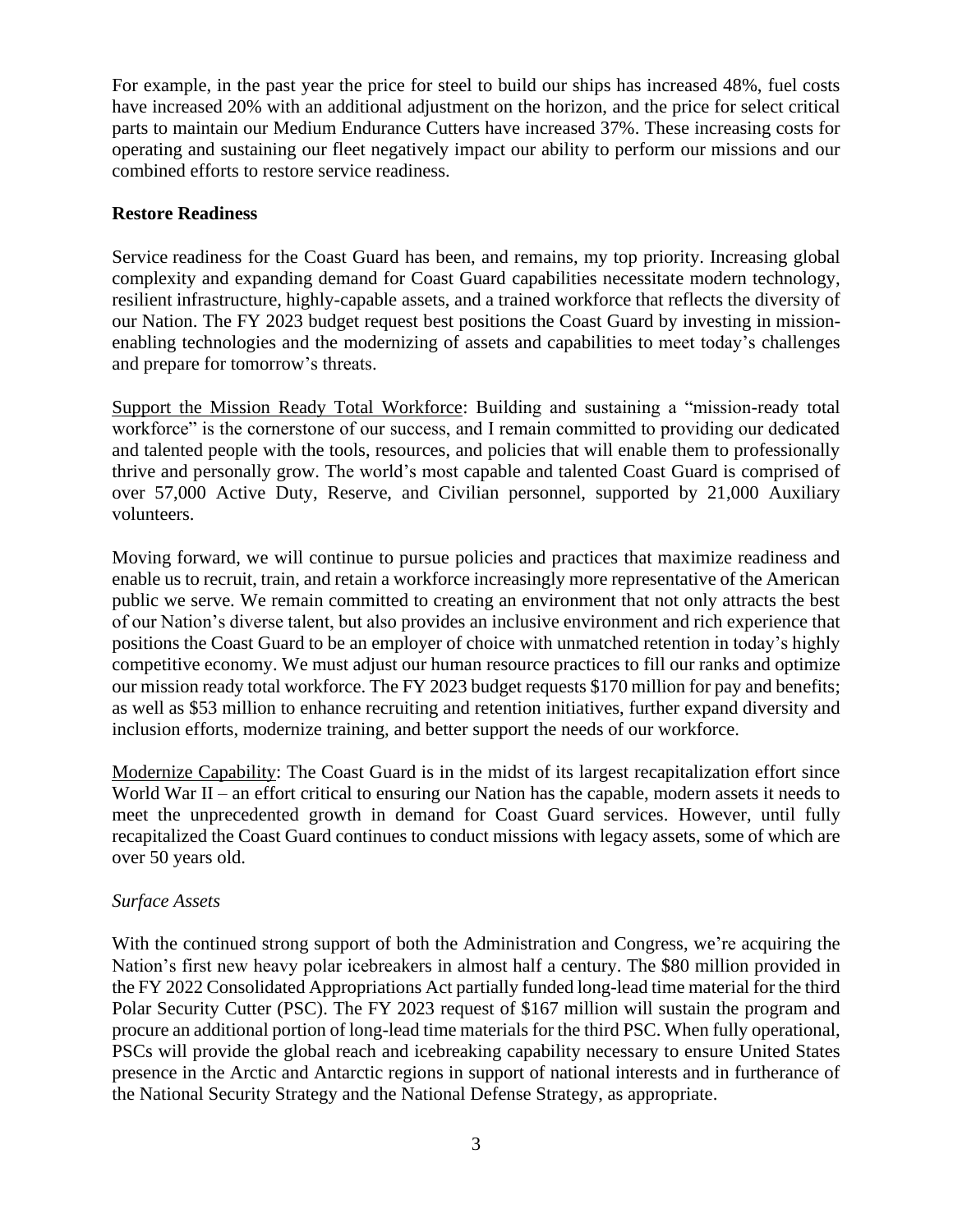The FY 2023 request also includes the acquisition, modification, and operation of a commercially available polar icebreaker in order to add near-term national capability in the Arctic, train icebreaker sailors, and help inform capability requirements for the future acquisition of Arctic Security Cutters (medium icebreakers). As melting sea ice creates new routes in the High Latitudes that increasingly attract human activity, scientific discovery, and economic prospects, the Coast Guard needs year-round surface access to the critically important geo-strategic Polar Regions.

Continued progress on the Offshore Patrol Cutter (OPC) program is absolutely vital to recapitalizing the capability provided by our legacy fleet of 210-foot and 270-foot Medium Endurance Cutters (MECs). The FY 2023 request provides \$650 million for construction of the fifth OPC and long lead time materials for the sixth as we progress towards our program of record of 25 hulls. The legacy assets the OPC's will replace have been workhorses for decades and have served the Nation with distinction, but the MEC fleet is becoming more difficult and expensive to maintain, and we continue to see degradation in its operational availability.

The FY 2023 request also includes \$77M to support the Waterways Commerce Cutter (WCC) program, specifically, the detailed design and construction of the first two articles. Recapitalization of our fleet of inland tenders – some of which have been in service since the 1940s – is essential to maintaining both the fixed and floating aids that enable navigation on the U.S. Marine Transportation System (MTS). This system includes over 25,000 miles of rivers and navigable channels that connect America's consumers, producers, manufactures, and farmers to domestic and global markets; these marine highways are the economic lifeblood of our economy, and are absolutely critical to American prosperity.

## *Aviation Assets*

The FY 2023 request continues the Coast Guard's transition of our rotary wing fleet with \$100M included for an additional four MH-60T helicopters. Our current fleet includes 98 MH-65 Dolphin and 48 MH-60 Jayhawk helicopters. Both helicopters are undergoing essential Service Life Extension Programs (SLEP) to push current capabilities into the late 2030s. Growing the Coast Guard's fleet of MH-60s via the purchase of new hulls, or the conversion of low-hour former Navy air frames at our Aviation Logistics Center, is crucial to sustaining Coast Guard air operations and meeting mission demands.

Expanding Operations - Arctic, Oceania, and the Atlantic Basin: Our mission effectiveness and global impact is multiplied when we pursue persistent efforts to address common challenges, share costs, and widen the circle of cooperation. As transformational change in the maritime domain triggers persistent demand for more "coast guard work" globally, coastal nations worldwide seek leadership from the U.S. Coast Guard to establish or bolster their own coast guards or maritime services, and to adapt or expand their existing maritime security capabilities. Our collaboration in "coast guard work" strengthens partnerships and amplifies our collective ability to disrupt threats before they reach our shores. The FY 2023 request provides the Coast Guard \$118 million to expand the Service's operations in regions vital to America's national security and prosperity – the Arctic, Oceania, and the Atlantic Basin.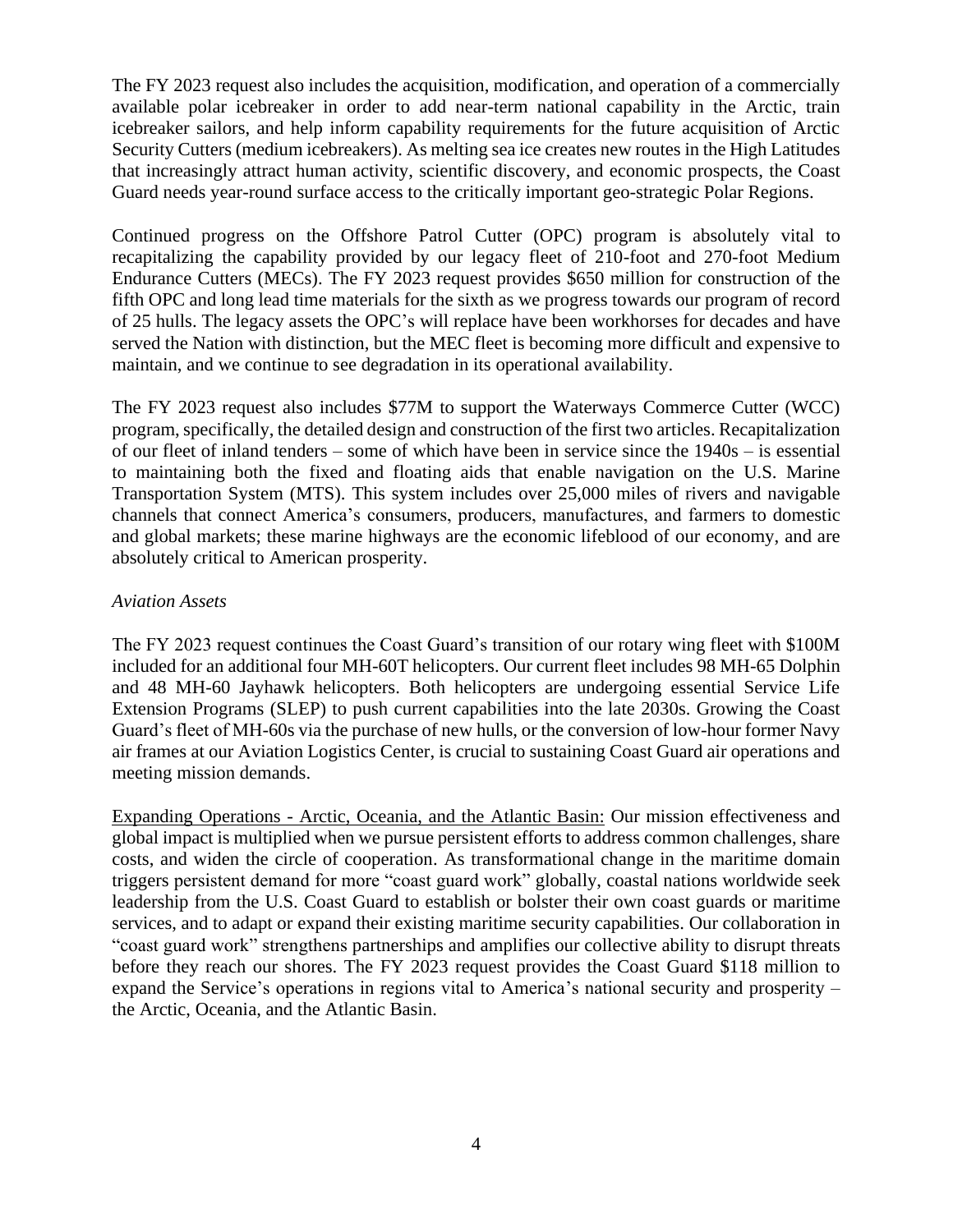Cybersecurity and C5I Modernization: Evolving cyber threats continue to present challenges to ensure the security of the Coast Guard's network, but also that of the Marine Transportation System. The FY 2023 request promotes continued efforts to modernize and protect the Coast Guard's networks pursuant to Executive Order 14028 on Improving the Nation's Cybersecurity, while positioning the Service to have the robust suite of cyber tools and professionals necessary to keep pace with technological advances and increasing cyber threats. Additionally, we are leveraging the momentum of recent years' Congressional support for our "Technology Revolution" – a "Whole of Service" effort to ensure our dedicated workforce has reliable, mobile, and integrated information systems to empower operations, attract and retain a skilled workforce, and leverage data.

### *Shore Infrastructure*

Coast Guard facilities must be safe and resilient to meet mission demands. Based on the nature of our missions, Coast Guard facilities are located in areas prone to hurricanes, flooding, earthquakes, and other natural disasters. The Nation's reliance upon the Coast Guard to serve as a first responder after such disasters underscores the importance of our facilities being resilient and ready for operations. We greatly appreciate the \$434 million provided by the Congress as part of the Infrastructure and Investment and Jobs Act, and the \$355 million provided in FY 2022 to support critical shore facility investments.

The Coast Guard has been slowly recapitalizing our shore infrastructure, updating and where possible replacing legacy military housing and support facilities, and modernizing waterfront facilities to accept new assets. Despite these efforts, the Service carries substantial backlogs for both the recapitalization of infrastructure and asset maintenance. While we are making consistently strong headway on recapitalizing our cutters and aircraft, that progress requires making tough annual trade-offs that continue to impact our shore infrastructure needs. Every Coast Guard mission begins and ends at a shore facility, and the FY 2023 request includes targeted investments to improve the condition of our aging shore facilities, and to prepare for the Coast Guard's future fleet. Given the scope of the challenge, both additional investments as well as a modern approach to project planning, prioritizing, and execution are necessary to ensure the Service has the adequately maintained and resilient infrastructure required to meet the operational demands of both today and tomorrow.

### **Conclusion**

As we look to FY 2023 and beyond, we must resource the Coast Guard that our Great Nation needs to ably conduct domestic operations, as well as leverage the unique authorities and capabilities of the "World's Best Coast Guard" to conduct operations far beyond our coasts in support of our national interests. Funding provided in the FY 2023 President's Budget will enable the Service to protect the Homeland, save those in peril, enhance our economic prosperity by supporting the maritime industry, protect our national resources, adapt to climate change, and strengthen the international rules-based order.

With the continued support of the Administration and Congress, your Coast Guard will live up to our motto – *Semper Paratus* – Always Ready. Thank you for your enduring support of our Coast Guard workforce.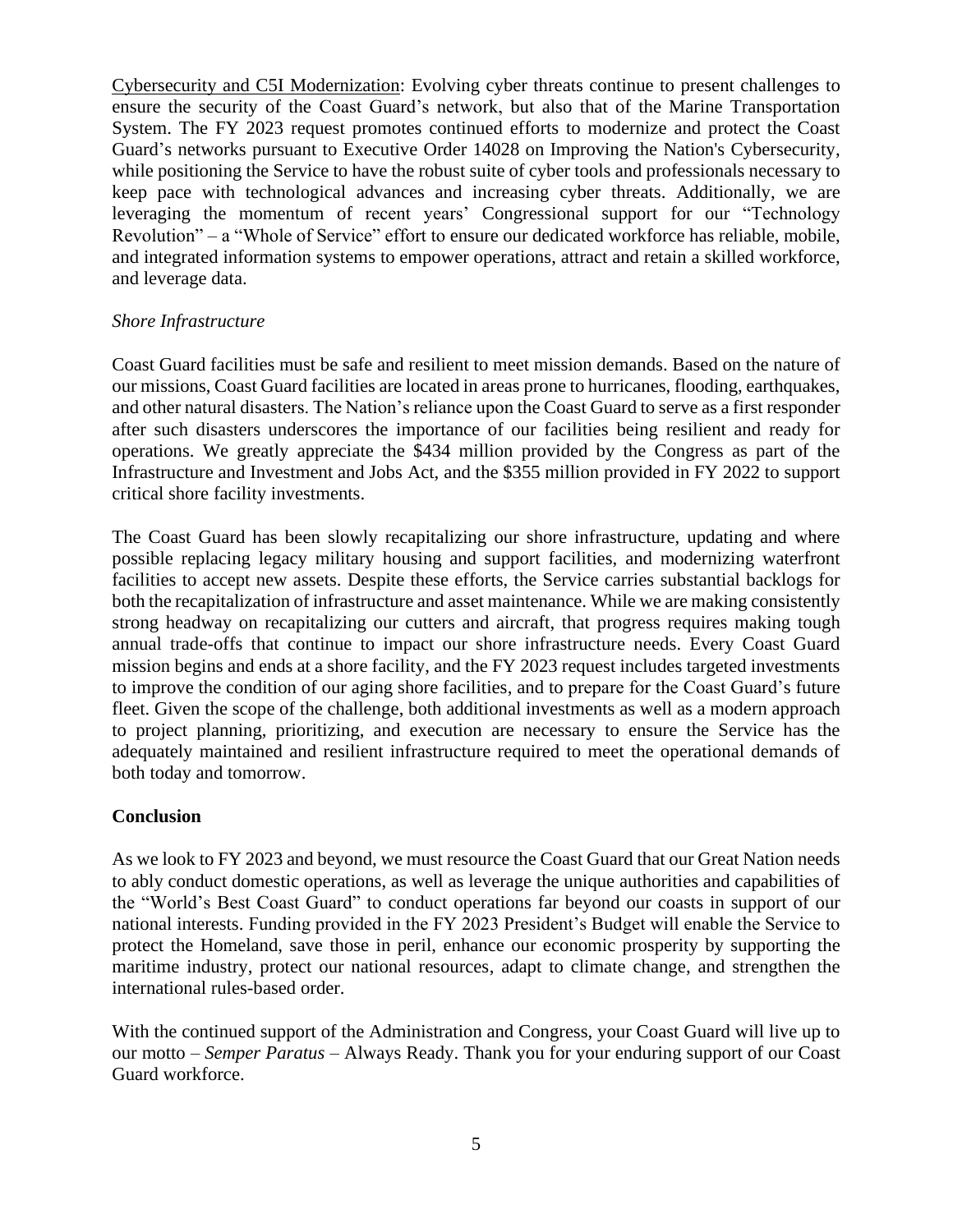# **FY 2023 BUDGET HIGHLIGHTS**

## **BUDGET PRIORITIES:**

- ➢ *Restore Readiness—* The Coast Guard must maintain momentum restoring Service readiness. More than ever, the Nation needs a ready Coast Guard with the personnel, tools, and support systems to operate in an increasingly complex, interconnected, and technologically advanced maritime domain.
- ➢ *Build the Coast Guard of the Future—* The Coast Guard is in the midst of the largest recapitalization effort since World War II – an effort critical to ensuring the Service has the capable, modern assets it needs to meet the unprecedented growth in demand for Coast Guard services.

The FY 2023 Budget requests **\$9.62 billion** for Operations and Support (O&S) and **\$1.65 billion** for Procurement, Construction and Improvements (PC&I). Budget highlights include:

### **RESTORE READINESS (O&S):**

### **Support the Mission Ready Total Workforce**

- ➢ **\$170 million** for requisite military pay and allowances per National Defense Authorization Act requirements, maintaining parity with the military branches within the Department of Defense, and **\$49 million** for civilian pay and benefits (O&S).
- ➢ **\$53 million** for workforce readiness, including recruiting, retention, diversity and inclusion, training, and support.

### **Modernize Operational Capability**

- ➢ **\$100 million** for new assets including: operations and maintenance for OPC #2; crew for OPC #3; operations and maintenance for National Security Cutter (NSC) #10 and crew for NSC #11. Additionally, the Budget provides funding for operations, maintenance, and crew for three C-27J aircraft.
- ➢ **\$11 million** for marine safety capacity to modernize and oversee the merchant mariner credentialing program, and additional personnel to conduct timely and thorough marine inspections and investigations to enable commerce and maritime security.

### **Expanding Operations: Arctic, Oceania, and the Atlantic Basin**

- ➢ **\$30 million** to crew a commercially available polar icebreaker to expand Coast Guard capacity, and near term enhanced capability to conduct Arctic operations, grow High Latitude sailors, and inform Arctic strategy.
- ➢ **\$48 million** to expand operations in the Indo-Pacific in order to promote economic prosperity, combat IUUF, promote environmental resilience, and ensure unrestricted lawful access to the region's maritime environment.
- ➢ **\$40 million** to support activities in the Partnership for the Atlantic Basin initiative to address maritime security issues.

### **Cybersecurity and C5I Modernization**

- ➢ **\$47 million** to operate, maintain, secure, and protect Coast Guard IT networks and conduct cyber effects operations to deter and respond to cyber-attacks on the Marine Transportation System (MTS).
- ➢ **\$7 million** to transition to modern software and provide mobile solutions for the workforce.